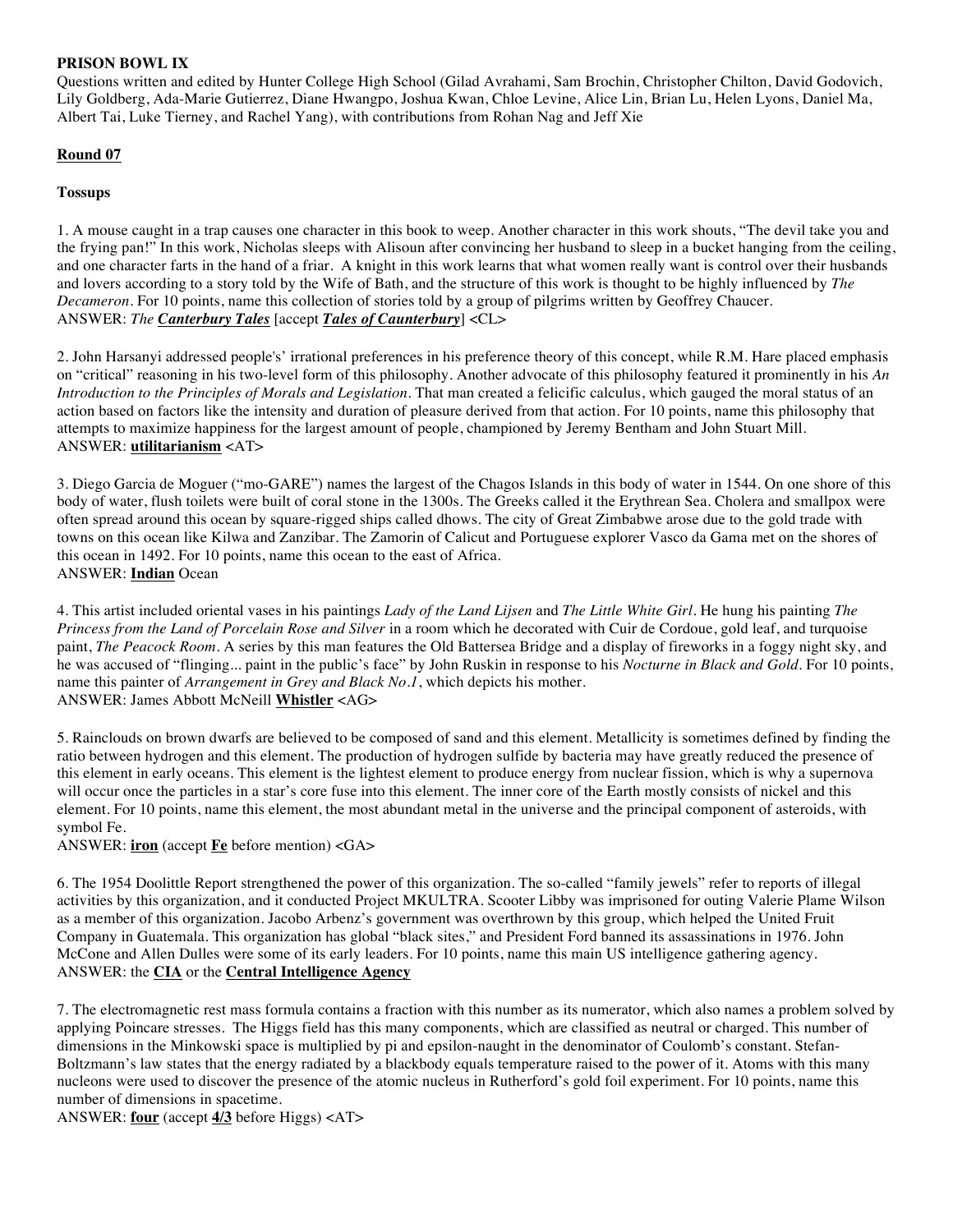8. In 2014, Helsinki held a design contest for a museum of this name near its South Harbour. Hilla von Rebay served as director of another museum named this, formerly known as the "The Museum of Non-Objectivism." A puppy statue mode of flower patches is displayed outside another museum of this name. This word names a museum with a famous circular skylight, which was modeled after an "inverted ziggurat." A museum of this name is covered in its architect's signature curved metal plates, while another includes a ramp gallery arranged in a long, continuous spiral along its outer edges. For 10 points, give this name shared by two museums in Bilbao and New York.

ANSWER: **Guggenheim** Museum (accept Solomon R. **Guggenheim** Museum, **Guggenheim** Museum Bilbao, or **Guggenheim** Helsinki) <AT/RY>

9. One character in this play is introduced with the description, "She isn't a woman, she is a mother." At the end of this play, one girl drowns in a fountain, while her stepsister runs out of the theater. After that exit, a man is unsure whether or not the events of this play were real, but decides either way he has lost a whole day. In one scene in this play, Madame Pace tells a girl she must become a prostitute to save the Mother's job. At the beginning of this play, an acting company rehearsing *Mixing it Up* is interrupted by a group of strangers. The Father explains the members of the title group are unfinished in, for 10 points, what absurdist metatheatrical play by Luigi Pirandello?

# ANSWER: *Six Characters in Search of an Author* [accept *Sei personaggi in cerca d'autore*] <CL>

10. The Executive Committee of the NSC was created in response to a crisis in this country. Secretary of State Hamilton Fish resolved the *Virginius* Affair in this country during its Ten Years War. The 1902 resignation of Tomas Estrada Palma caused US intervention in this country using the Platt Amendment. The Ostend Manifesto and Teller Amendment applied to this country. Refugees from this country went to Miami in the Mariel boatlifts. Operation Mongoose was carried out on this nation, whose Bay of Pigs was later invaded by exiles. For 10 points, name this Caribbean country once led by Fidel Castro. ANSWER: **Cuba** <LT>

11. This country is home to an author of a book in which Anna's ashes are returned to the farm and only the medical officer realizes Michael is innocent. One author from this country wrote *Burger's Daughter* and a book featuring Bamford and Maureen Smales' new life under the protection of their black servant. That book is *July's People*. Sam loves the dancing floor because it is "a world without collisions" in another work from this country, *"Master Harold" ...and the Boys*. For 10 points, name this country home to authors like John Coetzee, Athol Fugard, and Nadine Gordimer, where Alan Paton wrote about Msimangu, Gertrude, and Arthur Jarvis in *Cry, the Beloved Country*.

ANSWER: **South Africa** <CL>

12. These objects' paraspeckles disappear in response to many metabolic stimuli, and SMN is contained in their Gemini of coiled bodies. Emerin and nesprin are components of lamin, which provides structural integrity to these objects. This organelle is connected to the endoplasmic reticulum, and importins regulate their pores. Surrounded by a double membrane, this organelle is exclusive to eukaryotes. For 10 points, name this organelle that contains most of the cell's genetic material.

ANSWER: **nucleus** [or **nuclei**; do not accept or prompt on "nuclear membrane," "nuclear envelope," or "atomic nucleus"] <AT>

13. In this state, one river rises west of Mount Gerdine and is called the Kuskokwim River. This state, which is home to Little Diomede, also contains Amaknak Island, the location of the former base Dutch Harbor. Ashes from the eruption of Novarupta filled a valley in this state's Katmai National Park. A notable race in this state passes through Kaltag and ends at Nome. The northernmost point in this state is Point Barrow. The Alutiiq (ah-LOO-tee-ick) people once lived on this state's Kodiak Island. This state is home to Denali, the highest mountain peak in North America. For 10 points, name this state including the Aleutian Islands with its capital at Juneau.

#### ANSWER: **Alaska** <RY/CL/DM>

14. This deity's children with the nymph Cabiero are worshipped at a mystery cult at Lemnos closely associated with this deity. Another one of his offspring named Erichthonius was created when his semen was wiped away from Athena's leg onto the ground, impregnating Gaea. Poseidon pleads for the release of two figures imprisoned by this god in exchange for a guarantee for an adulterer's fine. He built a golden net for his unfaithful wife in order to catch her in an illicit affair with Ares, and the Sintians tended to this god after he was thrown down from Olympus by his mother, Hera. For 10 points, name this crippled god of blacksmiths and fire.

#### ANSWER: **Hephaestus** (accept **Vulcan**) <RY/JK>

15. This U.S. state is the setting of a Walt Whitman poem in which he is "Inquiring, tireless, seeking what is yet unfound." The speaker asks Federico García Lorca, "What were you doing down by the watermelons?" in a poem named for a supermarket in this state. This state is the setting of F. Scott Fitzgerald's posthumous novel *The Last Tycoon*, in which Monroe Stahr must deal with the consequences of an earthquake. Another novel set in this state features Samuel and Liza Hamilton as well as Cathy Ames and takes place in Salinas County. That novel is *East of Eden*. For 10 points, name this state to which the Joads travel in John Steinbeck's *The Grapes of Wrath*.

ANSWER: **California** <CL>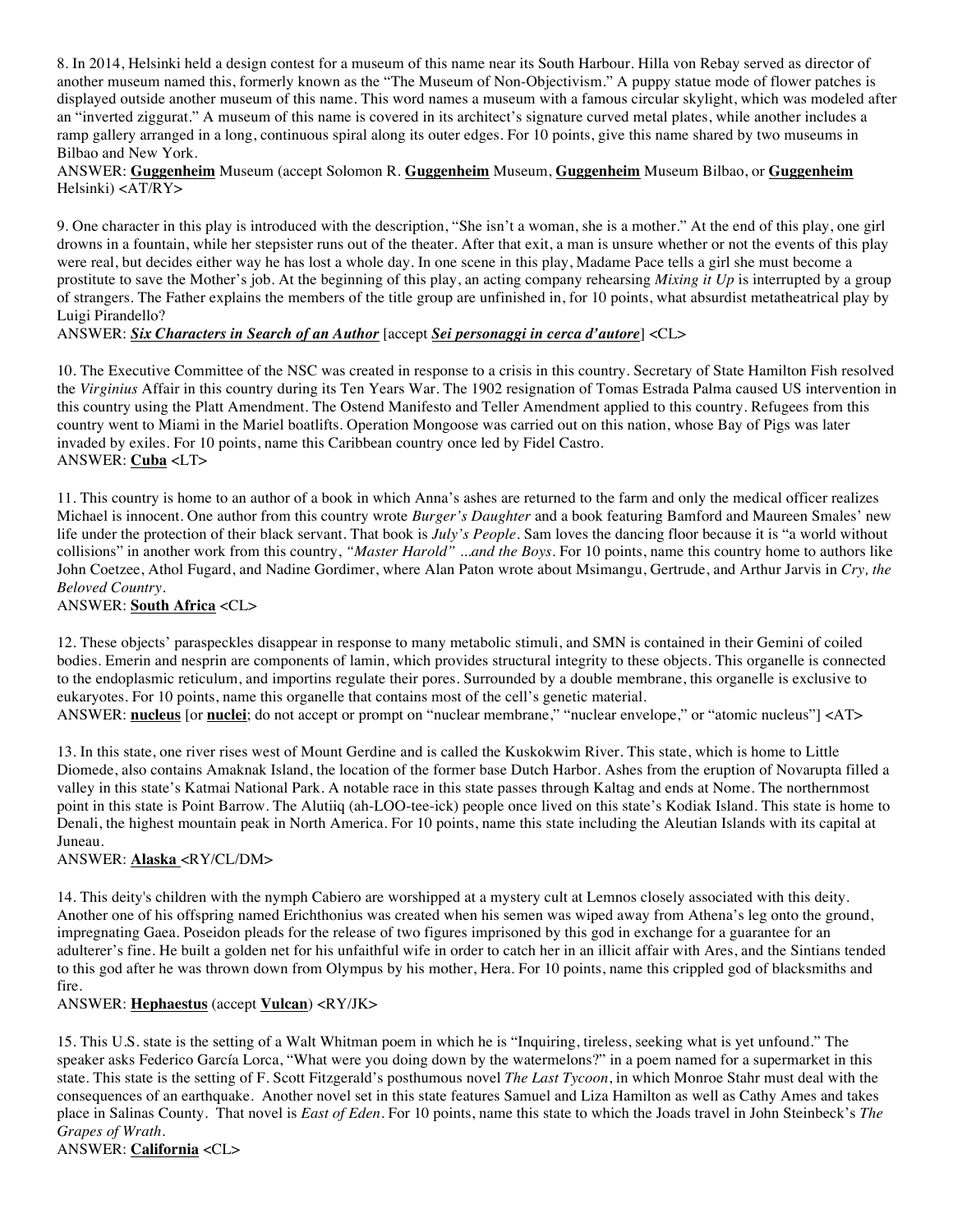16. This man's namesake test attempts to detect differences in treatments across multiple test attempts. He theorized a utility function with varying curvature according to wealth alongside Leonard J. Savage, and proposed that a central bank should increase its monetary supply by a constant "k" percentage rate every year. This man characterized the pre-Depression recession as a "Great Contraction" in a book that followed monetary policy from Reconstruction era, and noted the existence of a "natural rate of unemployment." The co-author of *A Monetary History of the United States*, for 10 points, name this economist who famously opposed Keynesian theory and advised Ronald Reagan. ANSWER: Milton **Friedman** <AT>

17. They're not determinants, but the Hartree-Fock method is used in the linear combination of the Slater or Gaussian types of these entities. These objects' namesake diagrams feature short horizontal lines connected by diagonal dotted lines. Another type of them is symbolized by an asterisk, and due to the location of their nodes, is classified as antibonding. These objects classified by three quantum numbers are solutions to the Schrodinger Equation. The Aufbau principle states that they are filled starting with the lowest energy levels. For 10 points, name these entities that surround atoms, which are comprised of either one or two electrons. ANSWER: molecular **orbital**s (accept specific types, like s **orbital**s, p **orbital**s, etc.) <AT>

18. Some magnates opposed to this dynasty claimed the "jus resistendi" by the Golden Bull of 1222. The Treaty of Cateau-Cambrésis ("ca-TOE cam-BRAY-siss") ended this dynasty's wars with the Valois. Francis I of this dynasty merged it with the House of Lorraine. The palace of Schönbrunn ("SHOWN-broon") was built in its capital by Emperor Leopold. John IV of Portugal became independent from this dynasty's rule in 1640, ending the Iberian Union and establishing the rule of the Braganza dynasty in his native Portugal. The Pragmatic Sanction of 1719 applied to Maria-Theresa of this dynasty. For 10 points, name this Germanic dynasty whose rulers included Charles V and Joseph I.

### ANSWER: **Habsburg**s [accept **Hapsburg**s]

19. In a Buddhist tale, one of these animals suddenly becomes aware that it had been beheaded in its last 499 lives. They're not wolves, but in the *Lupercalia*, priests dressed in these animals' skins. In Rabbinic Judaism, one of these animals was associated with Azazel. During Yom Kippur, one of them was sacrificed to Yahweh, while the other was sent into the wilderness. In a parable, these animals were separated from sheep, and according to a superstition from the Middle Ages, they whisper vulgar words into the ears of saints. For 10 points, name these animals that often symbolize the devil in Christianity. ANSWER: **goat**s <GA>

20. One composer from this country was inspired by some Peter Altenberg postcard-texts to write *Five Orchestral Songs*, which premiered in this country's "scandal concert." That composer also wrote the opera *Wozzeck*. Another composer from this country used sprechstimme in a poem series with pieces like *O Alter Duft* and *Der Mondfleck*. That man pioneered a composition technique that emphasized using all the notes in a chromatic scale equally. The twelve-tone technique originated in this country, as did the melodrama *Pierrot Lunaire*. For 10 points, name this home country of Alban Berg and Arnold Schoenberg, who founded the Second Viennese School.

ANSWER: **Austria** <GA>

TB. The St. Scholastica Day Riot occurred here, as did the Huxley-Wilberforce debate. An institution in this city hosted the 1933 "King and Country" debate and had a Holy Club. During the Mad Parliament, the "Provisions of" this city were England's first written constitution. This city housed the exiled court of Charles I. Queen Mary had the Anglican bishops Thomas Cranmer, Nicholas Ridley, and Hugh Latimer burnt at the stake in this city. Newer "redbrick universities" were different from the stone architectures of Cambridge and this city's namesake university. For 10 points, name this city that houses the oldest English university. ANSWER: **Oxford**

#### **Bonuses**

1. Vandino and Ugolino Vivaldi searched for a route from Europe to Asia in search of these goods. For 10 points each:

[10] Name these exotic flavorings that include cayenne, cardamom, and cinnamon. Europeans referred to parts of East Asia as their namesake islands.

ANSWER: **spice**s [prompt on "condiments"]

[10] This city-state on the Ligurian Sea sponsored the Vivaldi brothers and supported its navy with the spice trade. It lost the War of Chioggia, and Andrea Doria was from here.

#### ANSWER: **Genoa** [accept **Genova**]

[10] This Genoese colony on the Crimean Peninsula was the origin of the Black Plague's import into Europe. It dominated Black Sea trade after Genoa bought it from the Golden Horde.

ANSWER: **Kaffa** [prompt on **Feodosia**; prompt on **Theodosia**; prompt on **Kefe**] <CL>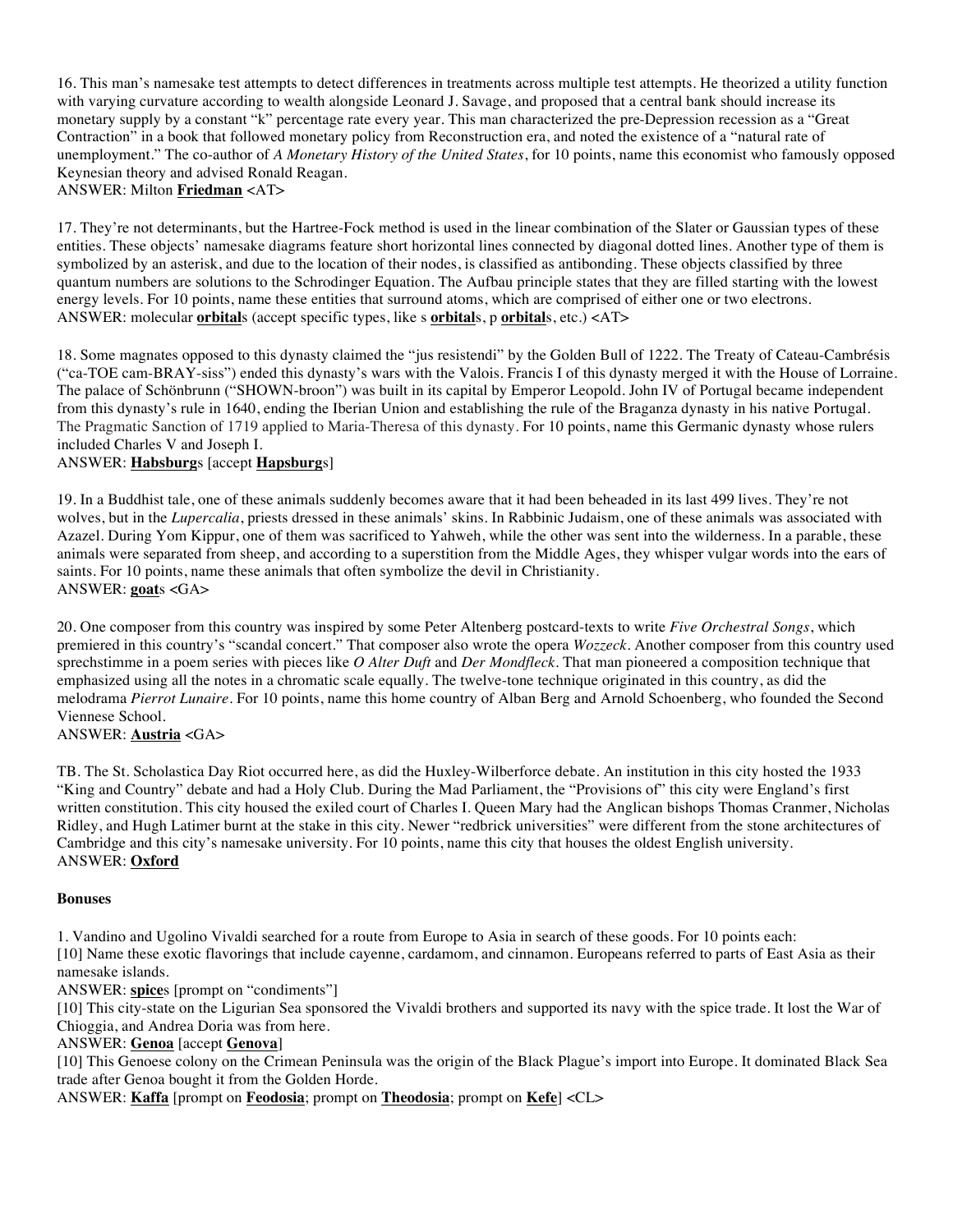2. Increased osmotic pressure and decreased vapor pressure are some examples of these properties. For 10 points each: [10] Name these properties that depend on the concentration of a solute, rather than the amount of substance present. ANSWER: **colligative** properties

[10] This colligative property is caused by the interference of ions with hydrogen bonds. It explains why adding salt to snow-covered roads will cause the ice to melt faster, and its effects can be estimated with the cryoscopic constant.

ANSWER: **freezing-point depression** (accept word forms)

[10] One can quantify the effects of a solute on a substance's colligative properties by finding the Van't Hoff factor. Give the Van't Hoff factor for an ideal solution of sodium chloride.

ANSWER: **2** <AT/JK>

3. One of this man's characters says, "Talk sense to a fool and he calls you foolish." For 10 points each:

[10] Name this ancient Greek tragedian who wrote "Hippolytus," "The Bacchae," and a play about a woman whose husband Jason leaves her for a Corinthian princess, "Medea."

#### ANSWER: **Euripides**

[10] This Euripides play corresponds to Book IX [nine] of *The Odyssey*, and in it, Odysseus convinces the title figure, who has imprisoned and devoured much of his crew, that his name is "Nobody."

ANSWER: *Cyclops* (accept **Polyphemus**, even though it's technically wrong)

[10] *Cyclops* is this type of work in ancient Greek theater, a mixture of tragedy and comedy that resembles burlesque. This genre features phallic props and a chorus of the title creatures.

ANSWER: **satyr-play** [accept **satyric** drama or really anything about drama with **satyr**] <CL>

4. Styles originating in this country include the papercutting art kiri-e, as well as the ukiyo-e type of woodblock printing. For 10 points:

[10] Name this country home to an artist who created *Thirty-six Views of Mount Fuji.* Origami was practiced from 1603 to 1867 during its Edo period.

ANSWER: **Japan** [accept **Nippon**; accept **Nihon**]

[10] This Japanese artist created *Thirty-six Views of Mount Fuji*, which includes *The Great Wave off Kanagawa*. He also created *Fireworks at Ryogoku Bridge* and published *Quick Lessons in Simplified Drawing*.

ANSWER: Katsushika **Hokusai**

[10] Hokusai first published this 1814 collection of sketches in fifteen volumes, focusing on everyday objects. The works in this collection do not connect to tell a story, unlike a modern Japanese art form with the same name. ANSWER: *Hokusai Manga* [prompt on Hokusai **Sketches**] <CL>

5. His most famous work is named for a monster from the book of Job. For 10 points:

[10] Name this British philosopher who warned of a life "solitary, nasty, poor, brutish, and short" and advocated for a social contract and absolutism in that work, *Leviathan*.

ANSWER: Thomas **Hobbes**

[10] *Leviathan* was published during this conflict. Edward Hyde, 1st Earl of Clarendon wrote a history of this conflict and of *Rebellion* in the same place as this conflict.

ANSWER: Third **English Civil** War [prompt on partial; prompt on **British** instead of "English"; do not accept "First English Civil War" or "Second English Civil War"]

[10] Hobbes also wrote this historical account of the English Civil War, an essay published in 168, though Charles II prevented its earlier release. It shows the effects of government abuse, and features the speakers A and B.

ANSWER: **Behemoth**: the history of the causes of the civil wars of England, and of the counsels and artifices by which they were carried on from the year 1640 to the year 1660 [yes, that's the whole title, and yes, it's uncapitalized; accept The **Long Parliament**]  $<$ CL $>$ 

6. When these organisms undergo sexual reproduction, the cytoplasm of two parent cells fuse during plasmogamy, and their nuclei fuse during karyogamy. For 10 points:

[10] Name these organisms that reproduce via the ascus and basidium.

ANSWER: **fungi** (accept **fungus** or specific types, like **mushroom**s, **mold**s, or **yeast**)

[10] Fungi may also reproduce asexually by releasing these small particles containing genetic material. These entities are stored in fungal caps and are released via lamella, or gills.

ANSWER: **spore**s

[10] Many fungi, like yeast, employ this other mechanism to reproduce asexually. During this process, a smaller, genetically identical organism splits off of a parent organism.

ANSWER: **budding** <AT>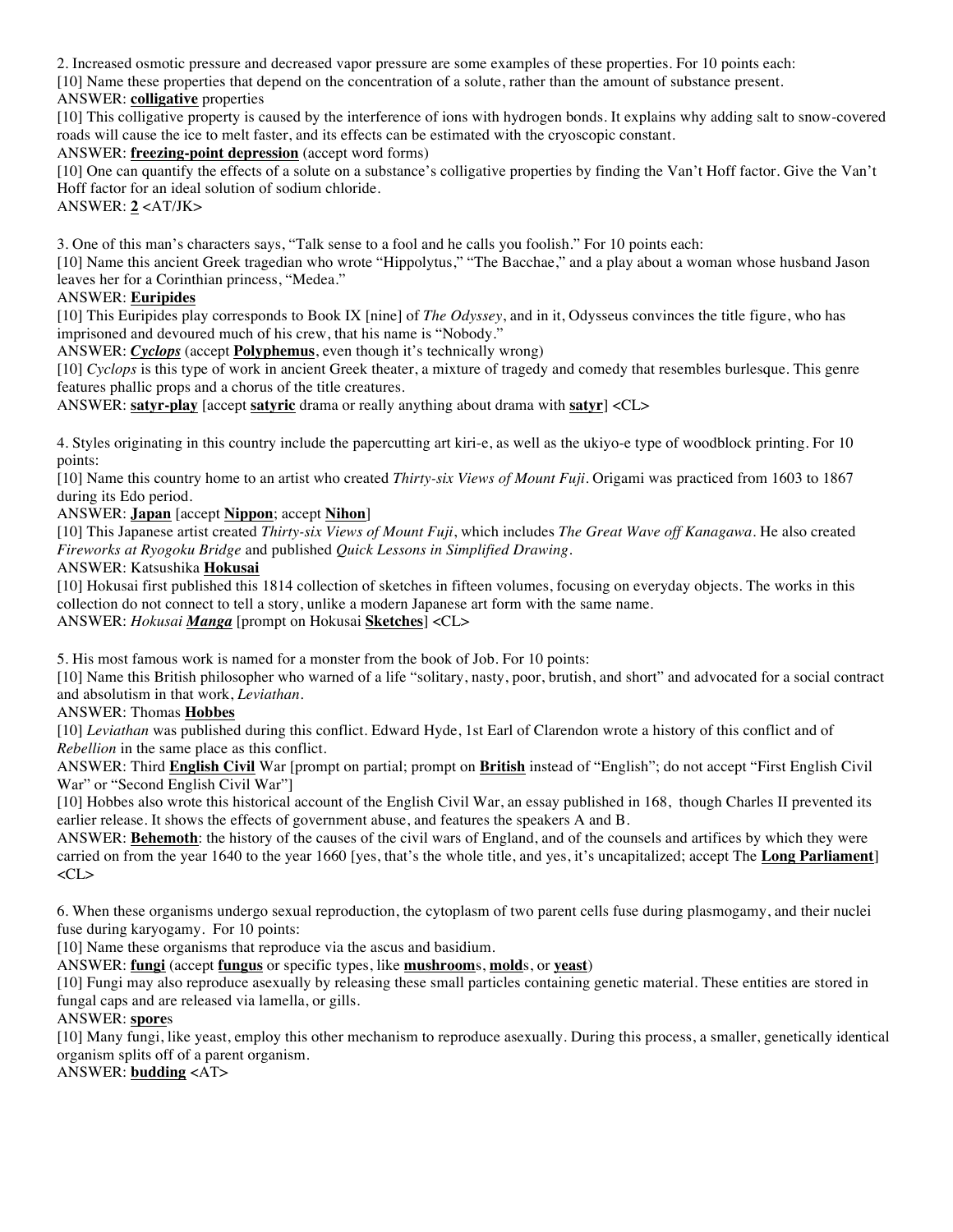7. As of July 2015, there are 1031 of these locations, which include The Leaning Tower of Pisa. For 10 points,

[10] Give this name for tourist sites with cultural or natural significance, which are protected by the Geneva Convention. Other examples include Machu Picchu and the Taj Mahal, and a UN agency oversees them.

#### ANSWER: **World Heritage Sites** (accept UNESCO **World Heritage Sites**) <RY>

[10] This World Heritage site in Afghanistan consists of notable religious representations. It was partially destroyed in 2001. ANSWER: **Bamiyan** Buddhas

[10] This fundamentalist Islamic government of Afghanistan destroyed the Bamiyan Buddhas. They were lead by Mullah Omar and were fought in that year by the US invasion of Afghanistan.

ANSWER: **Taliban** <DM>

8. This poet's major works include a semi-autobiographical novel titled *The Notebooks of Malte Laurids Brigge.* For 10 points each, [10] Name this Bohemian poet and author of "The Panther" and *Letters to a Young Poet* who wrote, "Who, if I cried out, would hear me among the hierarchies of angels?"

ANSWER: Rainer Maria **Rilke**

[10] The aformentioned line comes from a work named for this castle near Trieste, where Rilke was a guest of Prince Marie von Thurn und Taxis. In this work, Rilke defines beauty as "the beginning of terror which we are barely able to endure." ANSWER: **Duino** Castle [accept *The Duino Elegies*]

[10] Rilke also wrote a series of sonnets to this figure, whom Rilke calls "the god with the lyre." In the *Metamorphoses,* Ovid wrote about this figure's attempt to rescue his wife, Eurydice, from the Underworld.

ANSWER: **Orpheus** <CC>

9. These people had a royal umbrella and a Golden Stool as national symbols, and revered Anansi and Nyame ("NAH-may"). For 10 points each:

[10] Name this matrilineal, gold-trading Empire that fought the British in four wars in the 1800s. It included the Fante states at the time, and was named for a group of the Akan people.

ANSWER: **Ashanti**

[10] The Ashanti lived in what is now this country. It was called the Gold Coast during British rule and has a capital at Accra. ANSWER: **Ghana**

[10] The blue-and-white Ashanti kente was made of this material. Mohammed Ali commercialized this crop in Egypt. ANSWER: **cotton**

10. [American] Kids these days. According to Jean Twenge's analysis of personality surveys, they harbor a sense of entitlement and narcissism. For 10 points each:

[10] Name this group born between the 1980s and the 2000s, who are confident and tolerant according to Twenge. Strauss and Howe wrote *[Them] Rising: The Next Great Generation*.

ANSWER: **millennial**s [prompt on **Gen**eration **Y**, **We**, or **Next**, **Global** or **Net Generation**, or **New** or **Echo Boomers**; do not accept or prompt on "Generation 9/11"]

[10] Robert Capa coined this earlier generation's name, using it in a photo-essay about childhood after WWII. They were happy, educated, and family-oriented, despite stereotypes of 1970s and 1980s youth.

ANSWER: Generation **X**

[10] This term refers to a group of people who share a particular event in a specific timeframe. Examples include women who give birth at age 30, Gen X, and the millennials.

ANSWER: **cohort** <CL>

11. This word names a symphonic movement that is meant to represent its composer's love to his wife Alma Schindler. For 10 points: [10] Name this musical phrase meaning "rather slow." It titles the fourth movement of a certain composer's Symphony No. 5. ANSWER: **Adagietto**

[10] The aforementioned Symphony No. 5 was by this Austrian composer. He nicknamed his first symphony "Titan" after a Jean Paul novel, while his second symphony, Resurrection, explored themes of the afterlife.

ANSWER: Gustav **Mahler**

[10] Gustav Mahler's success allowed him to go all-out with this work, which received its nickname from the large chorus that it demanded. Its Part II is a setting of text from the closing scene of Goethe's Faust.

ANSWER: "**Symphony of a Thousand**" (or Mahler's **Symphony No. 8**) <AT>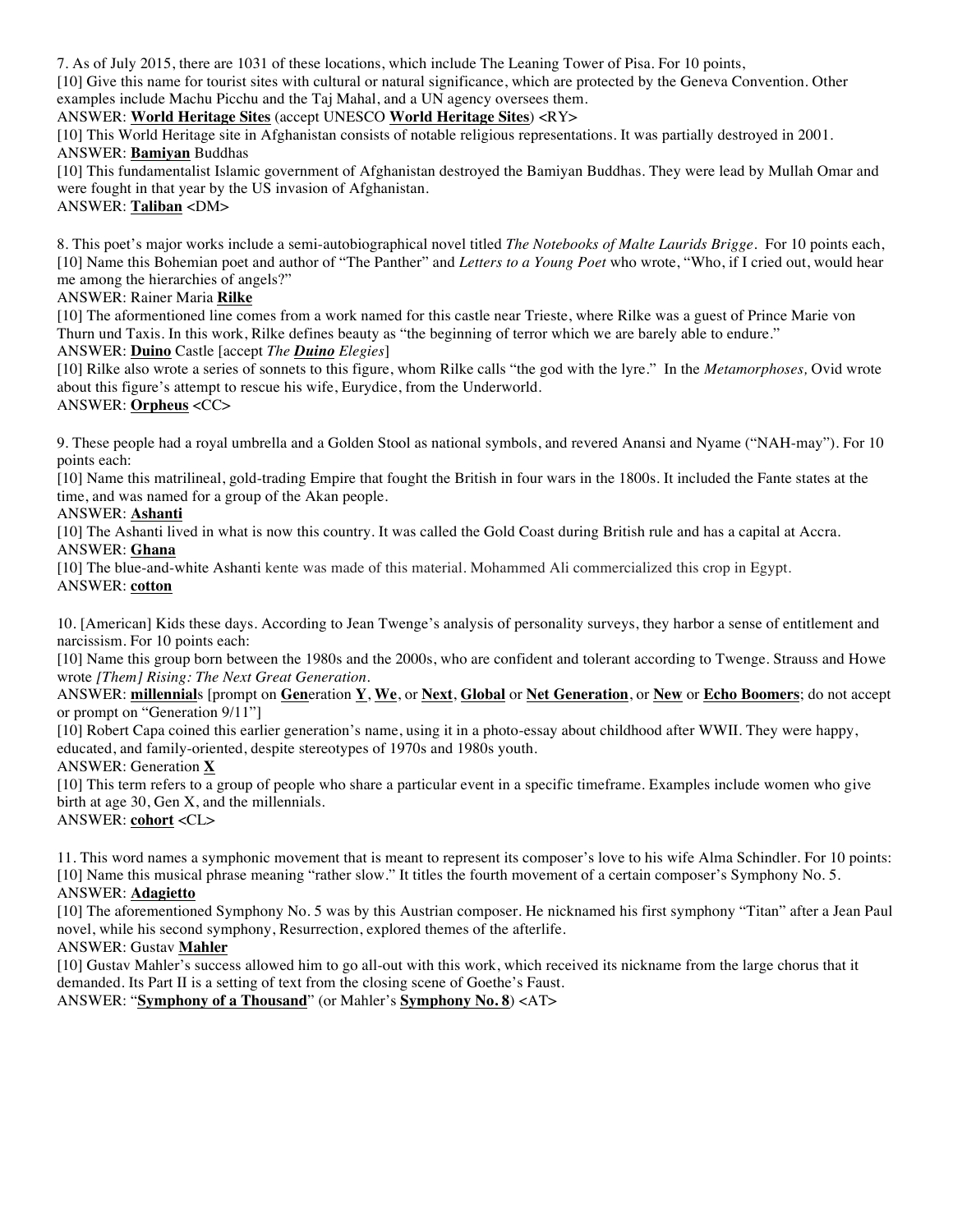12. His novels include *Catherine* and *The Luck of Barry Lyndon.* For 10 points each:

[10] Name this novelist best known for his novels which satirized English society. In addition to working extensively for *Fraser's Magazine*, he published travel books and works like *The Snob Papers*, also known as *The Book of Snobs*.

## ANSWER: William Makepeace **Thackeray**

[10] Thackeray is best known for this novel, which satirizes English society in the 19th century. In it, Amelia Sedley becomes obsessed with her son after her husband, George Osborne's, death.

### ANSWER: *Vanity Fair: A Novel without a Hero*

[10] *Vanity Fair* follows the lives of Amelia and this woman, an anti-heroine. She is beautiful and witty but amoral and manipulative, and she secretly marries Rawdon Crawley and distracts men at card parties while he cheats them.

ANSWER: Rebecca "**Becky**" **Sharp** [accept either underlined part; prompt on **Rebecca**] <CL>

13. Two young girls killed 58 people in a suicide bombing at a refugee camp in this country's town of Dikwa. For 10 points each: [10] Name this country whose current president, Muhammadu Buhari, defeated Goodluck Jonathan in the 2015 elections and now lives in the Aso Villa in Abuja.

## ANSWER: **Nigeria**

[10] In December, Buhari declared that his government had "technically" defeated this Nigeria-based Islamic terrorist organization. Believed to be led by Abubakar Shekau, this group declared a jihad against Christianity and has caused the displacement of 2.3 million Africans since 2009.

## ANSWER: **Boko Haram** [accept **I**slamic **S**tate **W**est **A**frica **P**rovince]

[10] In 2015, Nigeria officially banned this practice, which the UN recognizes as a human-rights violation rooted in gender inequality and which often includes a procedure called *infibulation.* The UN estimates 20 million Nigerian women have undergone this practice. ANSWER: **female genital mutilation** [or **FGM**; accept **female genital cutting** and **female circumcision**; accept answers that include descriptions of all three words; prompt on **genital mutilation**; do not accept "rape"] <GA>

14. The narrator of this work with a Latin name remembers being "Knock-kneed, coughing like hags." For 10 points each: [10] Identify this World War I-era poem which exclaims, "Gas! Gas! Quick, boys!" and describes "An ecstasy of fumbling," culminating in the death of a man the narrator sees "guttering, choking, drowning."

#### ANSWER: "**Dulce et Decorum Est**"

[10] This poet of "Dulce et Decorum Est" died in the war one week before the Armistice, after writing other poems like "Anthem for Doomed Youth."

ANSWER: Wilfred (Edward Salter) **Owen**

[10] This friend of Owen wrote *Counter-Attack and Other Poems*, as well as his autobiographical trilogy, *The Complete Memoirs of George Sherston*, which includes *Memoirs of a Fox-Hunting Man* and *Memoirs of an Infantry Officer*. ANSWER: Siegfried **Sassoon** <CL>

15. Because the conditions of this problem imply the presence of four nodes of odd degree, there is no solution. For 10 points: [10] Name this mathematical problem, which involves traversing four landmasses by crossing each of the title entities only once. A variation of this problem includes "red" and "blue" castles.

### ANSWER: Seven **Bridges of Konigsberg** problem (or **Konigsberg Bridge**s problem)

[10] This Swiss mathematician provided the solution to the Bridges of Konigsberg problem. He also names a formula relating the faces, vertices, and edges of a polyhedron, as well as a constant equal to about 2.718.

### ANSWER: Leonhard **Euler**

[10] Using Euler's identity, one can prove this theorem. It states that cosine x plus i sin x to the nth power equals the cosine of nx plus i times the sin of nx.

ANSWER: **de Moivre's** formula (or **de Moivre's** theorem or **de Moivre's** identity) <AT>

16. The Dakota subset of these people believed in the Sacred Hoop. For 10 points each:

[10] Name this tribe that defeated Custer at the Battle of the Little Bighorn. Tribal leaders included Crazy Horse and Sitting Bull. ANSWER: **Lakota** or **Sioux** ("SOO")

[10] The Lakota fought in the Great Sioux War after being kicked out of this sacred mountain range, the current location of Mount Rushmore. White settlers became interested in this mountain range following the discovery of gold here.

### ANSWER: **Black Hills**

[10] At this fort, the Lakota were allowed to keep their tribal land around the Black Hills in an 1868 treaty ending Red Cloud's War. An earlier treaty at this fort, which is on the Oregon, Mormon, and California trails, was signed in 1851. ANSWER: **Fort Laramie**